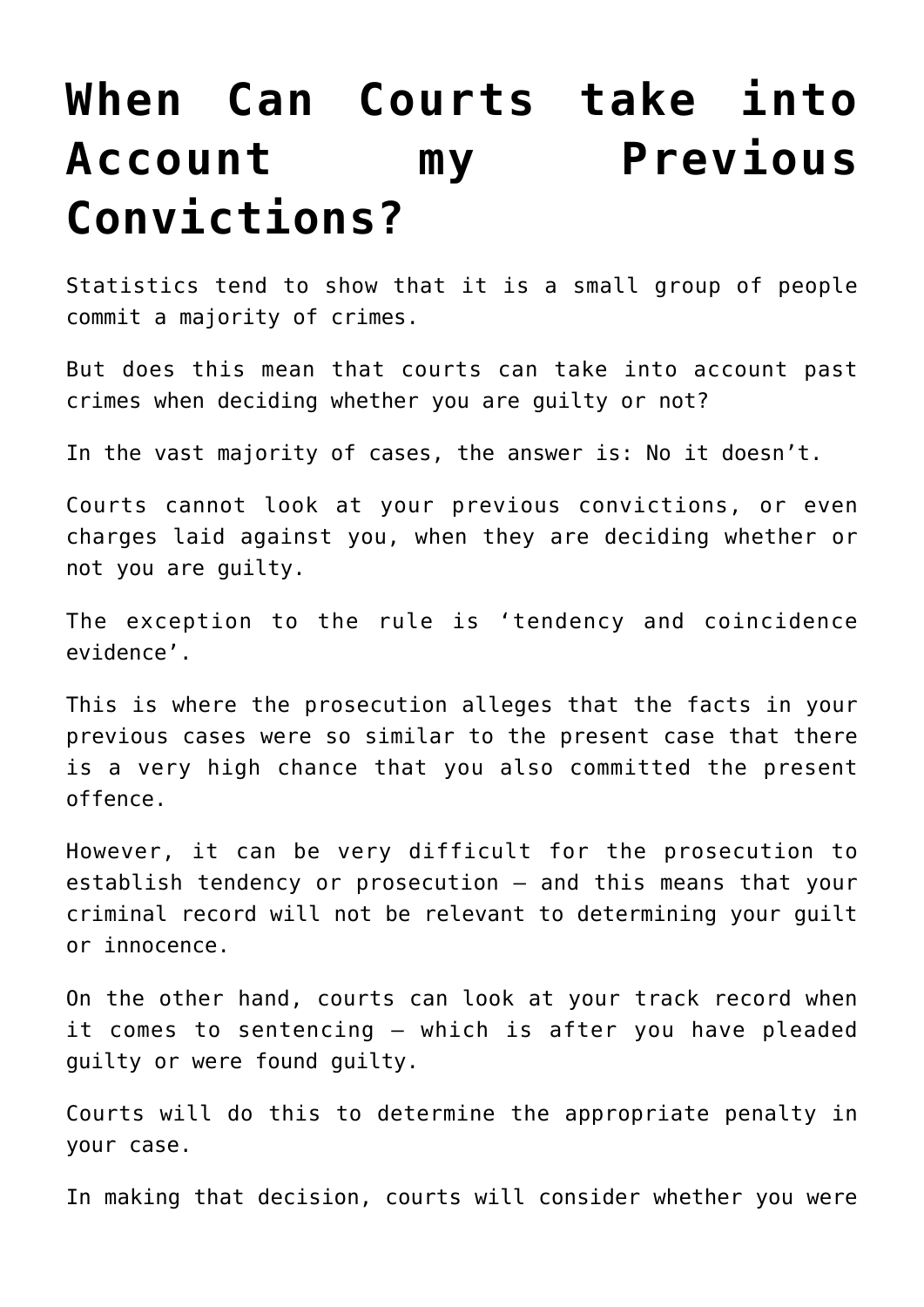a person of good character or otherwise.

If you have a criminal record, courts will look at the nature of those convictions and their relevance to the present offence.

## **The use of previous convictions or charges during the trial or hearing:**

According to the **Evidence Act**, any judgement or conviction that has been made in relation to a defendant, whether in Australia or overseas, cannot be used as evidence in a proceeding – subject to the tendency and coincidence exception.

Being able to consider a person's previous criminal record would be highly unfair because it may unfairly prejudice the decision maker into reaching the conclusion that they are guilty.

The argument is that because a person has committed a crime in the past, it should not act as proof that they committed whatever crime they are now accused of.

In jury trials, the use of past convictions could cause members of the jury to lose sight of the fact that they are trying to work out whether or not someone is actually guilty of the specific crime he or she is currently charged with, rather than if they are the sort of person who might commit the crime.

Some members of a jury, when confronted by a list of serious or abhorrent crimes might think that, regardless of whether or not the person facing trial is actually guilty of the crime they are accused of, they 'deserve' to be convicted anyway.

This would be highly unfair.

Since there is a significant risk associated with allowing any 'unfairly prejudicial' material into the courtroom, instances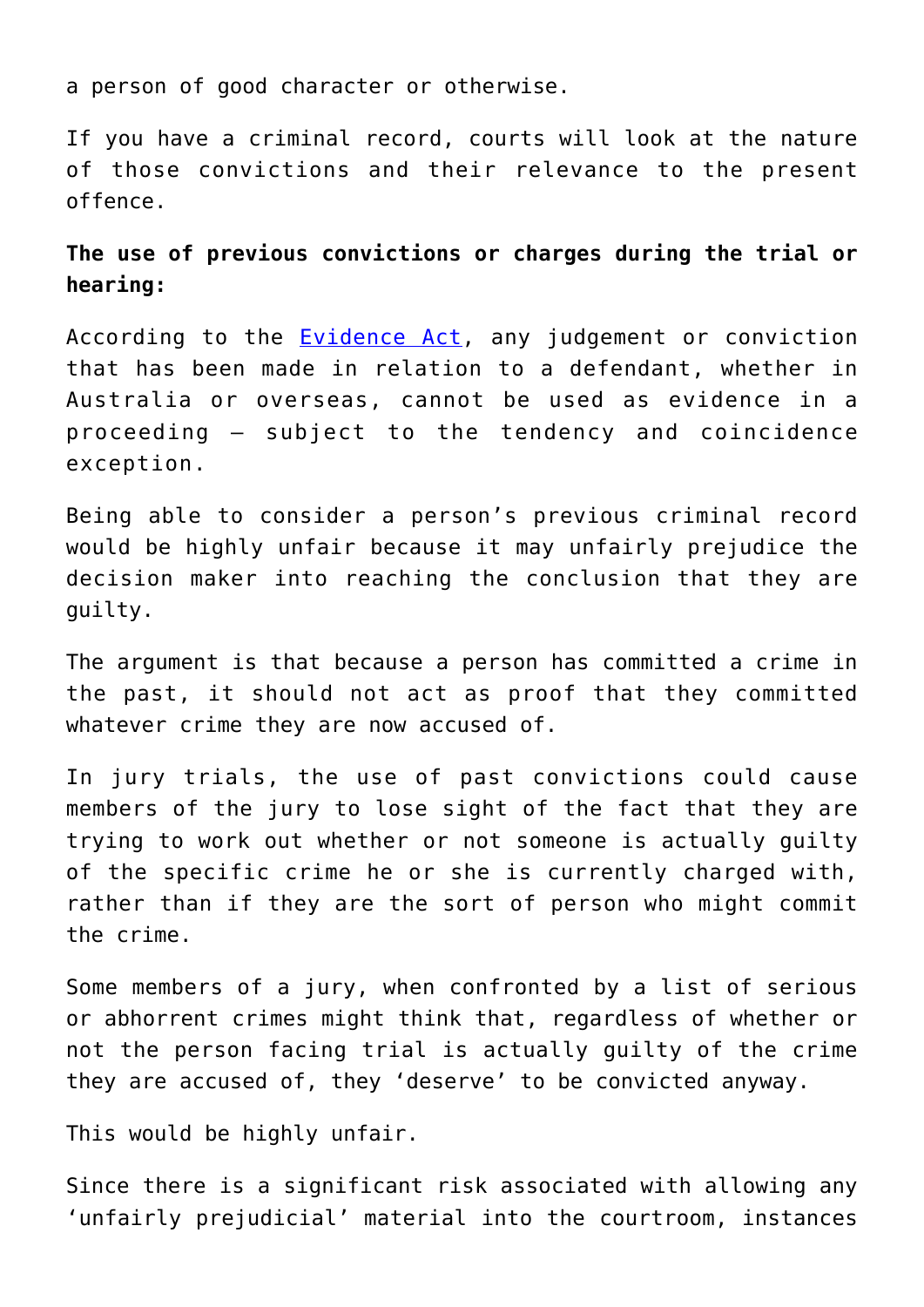where it will be allowed are low.

## **Tendency and coincidence**

The 'tendecy and coincidence' exception was touched upon earlier.

That rule says that previous convictions may be used to prove a 'tendency' to commit an offence or that the previous offence/s are so similar that it would be a great coincidence for anyone else to have committed it.

However, to establish tendency or coincidence, the prosecution would need to prove that the evidence is so relevant and important that it overshadows the unfair prejudice that would be created by it's use.

They would need to establish that there has been a pattern of similar behaviour, or a strikingly means of committing an offence (also known as a 'modus operandi') such as a signature mark left at crimes scenes.

An example of a modus operandi was the 'Son of Sam' murders in the U.S. where the offender left those words in blood at each murder scene.

The test for establishing tendency and coincidence is understandably a high one, and the **[Australian Law Reform](http://www.alrc.gov.au/publications/3.%20Understanding%20the%20Uniform%20Evidence%20Acts/introduction)** [Commission](http://www.alrc.gov.au/publications/3.%20Understanding%20the%20Uniform%20Evidence%20Acts/introduction) has said that the circumstances in which evidence of past convictions being allowed into evidence should be rare.

## **The use of previous convictions during sentencing:**

As stated, when it comes to [determining your sentence](https://downingcentrecourt.com.au/blog/how-will-the-magistrate-determine-my-sentence/), past convictions are a different matter.

Section 21A of the [Crimes \(Sentencing Procedure\) Act](http://www.austlii.edu.au/au/legis/nsw/consol_act/cpa1999278/s21a.html) requires a magistrate or judge to take your previous convictions into account before imposing a penalty upon you.